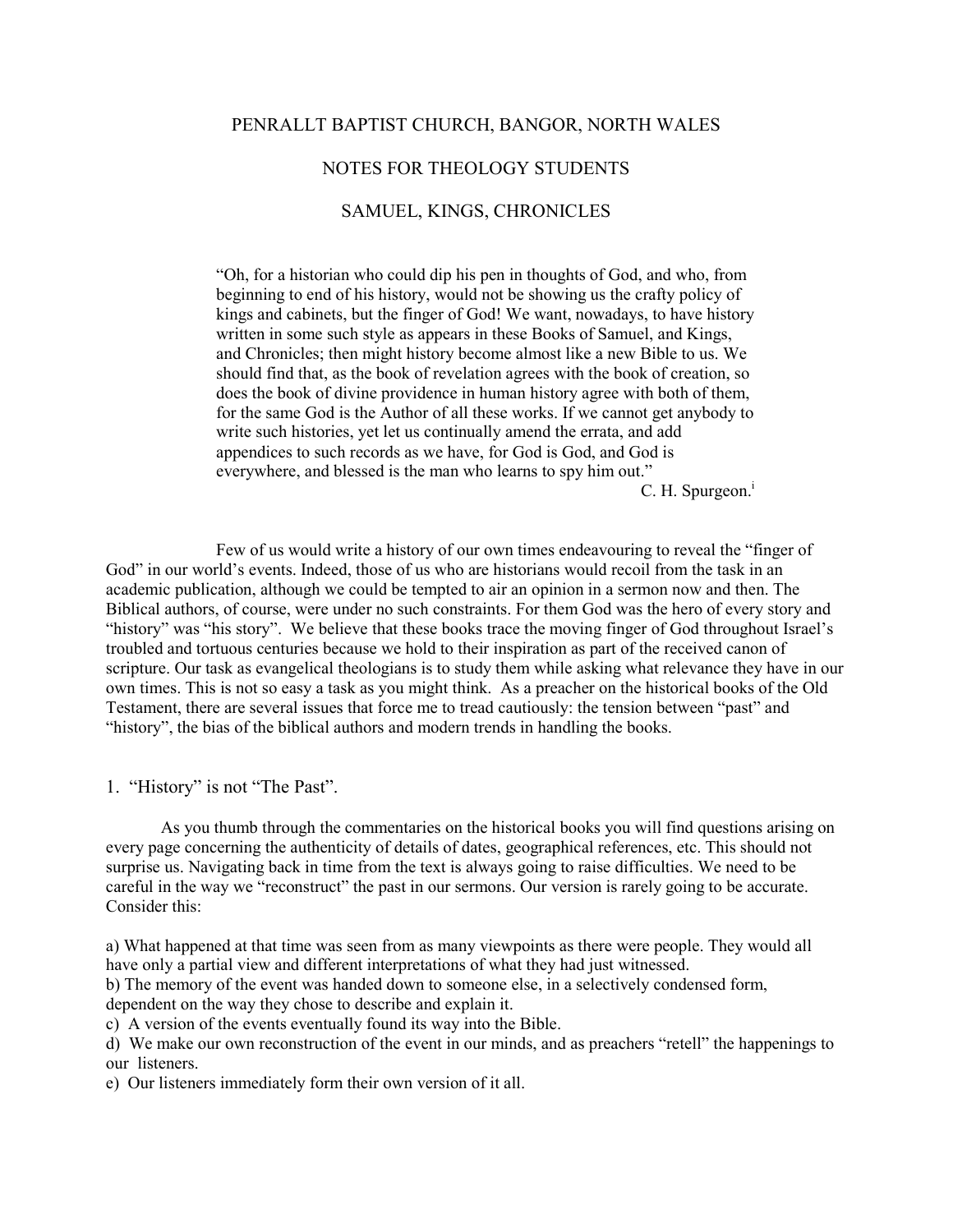With the best will in the world, the likelihood of the final version being a faithful reconstruction of what happened on the day is slim. Worse still, there is little we can do to guarantee a more accurate rendering of the mighty deeds of God in history. It would be nice to have an historical version of that software which clears up fuzzy closed circuit TV images producing a clear sight of a car number plate and a recognisable picture of the villain. It works on CSI at least, but no equivalent exists that would allow us to create a video of, say, the fall of Jericho. As preachers there is nothing much we can do other than accept the fact. We can spice our sermons up with maps, archaeological tidbits, or sparkling quotes from our favourite interpreters, but ultimately what we have left is a religious proclamation designed to encourage and challenge our listeners' spiritual lives. It is not live video footage of the event. I can only trust that I have done my homework carefully enough and that God, by his grace, will take my limited version of the story and use it. I take the biblical text to be trustworthy, but see little point in meticulously sifting through all the historical doubts and questions in my sermons, and you will not hear me doing it.

### 2. Recognise the Biblical Authors' Point of View

 There is an African proverb: 'Unless the lions learn how to write, the hunters will always write their stories'. We cannot ignore the fact that the history of Israel as it is written has come from a very limited section of the nation. Even Israel's monotheism is questioned by modern-day theologians, the most radical of whom claim that monotheism was a product of Josiah's reform rather than Abraham's legacy. I do not agree with that view, because, for example Manasseh's introduction of an Asherah pole into the temple is seen by the author of Kings to be an outrageous innovation rather than a normal part of national religion ( 2 Kings 21:7). However the strict monotheists would have been a small minority for much of Israel's history and the official religion was supplemented in practice by a more pluralistic world view. $\mathbf{u}$ The presence of the Asherah poles ( generally considered to have been the female goddess equivalent to Yaheweh, or "Mrs. Yahweh" as some like to refer to her ) is clear indication that worship of other deities was part of popular religion. A hard line monotheist like Isaiah could foresee only a remnant of Israel being saved, and while Elijah must have been comforted to know that there were still 7,000 left who had not "bowed the knee to Baal" (1 Kings 19:18), you have to say that it is quality rather than quantity. Yet it was the monotheists who survived and won the theologically battle. And it is they, of course, who wrote the history. We should always be aware of the struggle behind the text.

 However, a word of warning. We could well revisit history and look at it through the eyes of other groups in Israel, the women for example, or the marginalized, even the synchretists themselves. They did not get to write the history. Such approaches may well be valid, but they should not preoccupy the preacher in case, as Iain Provan cautions us, "the text becomes a *springboard* (my italics) for interpretation, rather than its foundation." iii

#### 3. How to Handle the Historical Books

 By "Historical Books" we mean Joshua, Judges and Ruth, 1-2 Samuel, 1-2 Kings, 1-2 Chronicles, Ezra, Nehemiah, and Esther. In the Hebrew canon Joshua, Judges, 1-2 Samuel and 1-2 Kings are "The Former Prophets", while others are part of "The Writings". In the Hebrew text Samuel, Kings and Chronicles were not divided into two books. The suggestion is that when translated into Greek they occupied more physical page space because Greek includes the vowels while Hebrew does not. Hence it was necessary to divide these longer books into two parts. The division is pretty arbitrary. Have a go at dividing the book of Samuel yourself and see how difficult it is. Commonly today theologians group these works together, hence you have, for example, the Tetrateuch ( Genesis to numbers plus Deuteronomy 34), the Deuteronomistic history ( Deuteronomy to Kings) and the Chronistic history ( Chronicles, Ezra,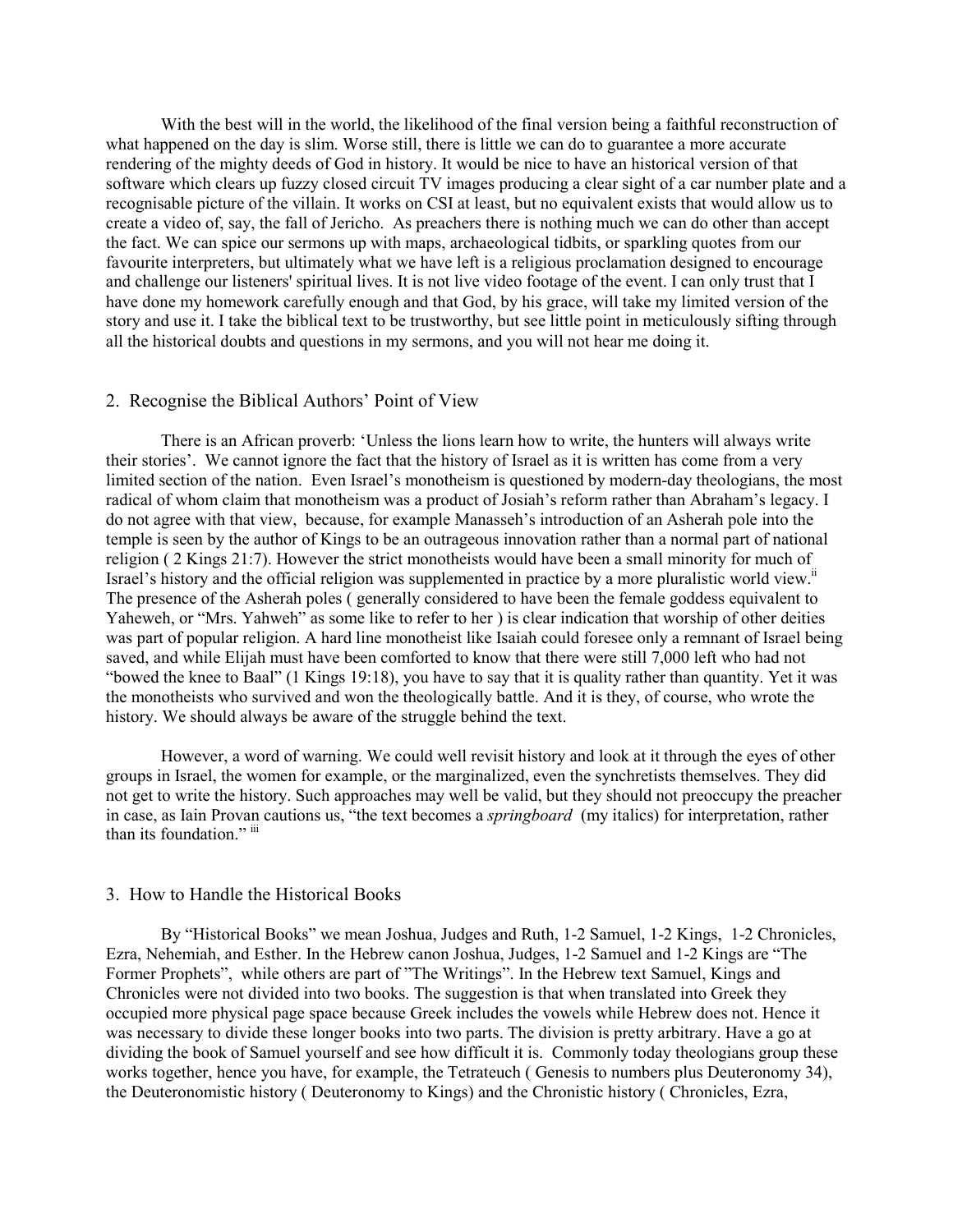Nehemiah ). Just how far these books are the product of one author or group of authors and when they were written is a matter of debate which I will not go into here because space does not allow.<sup>17</sup>

 As far as Samuel, Kings, and Chronicles go, the books were handled as straight-forward religious history for nearly two millennia, until they came under the close scrutiny of the historical-critical method firstly by de Wette (1806) and then Wellhausen. They approached them as a collection of inaccurate, selfcontradictory accounts which had to be picked apart to reveal their sources. They were very cautious about finding historical precision in them. This view was challenged by Gressmann (1921) and Rost (1926) who argued that the books are a collection of once independent stories that have been joined to narrate the rise to power of David. Redaction critics have taken a different line, notably Noth's (1943) suggestion that a Deuteronomistic editor has bequeathed us a work of history which flows from Deuteronomy to Kings. He was less a compiler and more an author who has composed a saga from older traditions.

 If you have ever ploughed through the tortuous analysis of an historical-critical commentary you will know how soul-destroying it can be, as the Bible is systematically dissected and then largely discarded as being of little historical interest. Over the last thirty years or so, a fresh wind of theological method has been blowing through Old Testament studies: narrative theology. In this, we focus on the texts as literary works, examining how the authors shaped the narrative flow in the books. We might not even get to asking historical questions at all. That uncritical children's talk about Jonah and the whale you delivered last month may be closer to modern theology than you thought. Instead of seeing repetition as a sign that two passages were copied from different sources they are now more likely to be seen as attempts to emphasize a point. Difference in style and language might have a reason apart from being copied from different sources. The advantages for preachers are obvious: we can follow the flow of the Bible story, dialogue with the authors, note how they are being ironic, or playful, or quietly critical.

 You might think that the new interest in these books as narratives would reduce the scepticism in their historical value, but not so. At its extreme, such attitudes can produce claims such as: "the reason why many things are told in the biblical literature, and the way they are told, has virtually everything to do with literary artistry and virtually nothing to do with anything that might have happened." Some have even suggested that ancient Israel did not exist at all and what we are reading is just ideology.<sup>vi</sup> It ignores the importance of historical fact to ideology. For example, I live in a country where the modern growth of Welsh nationalism and the movement for full recognition of the Welsh language can be traced back to an historical event: the Tryweryn dam project which flooded a Welsh town by order of Liverpool council in 1965. You can argue that the Welsh nationalists have their own take on the event when they write about it in terms of oppression, invasion, injustice, intolerance and racism, but you cannot separate the event and the ideology. Despite the fact that many in Wales today know little or nothing about the event, it changed and gave a new dynamic to the ideology. If it had not been for the event, the modern political map of Wales would have looked very different. It would be a mistake to study it while denying that Tryweryn ever happened. Of course, this is recent history, so you can go to paddle your feet in the still waters of the lake and even see the old village appear out of the water when it is low, but the principle is clear. Dismissing the history would leave you unable to interpret the ideology.

 Not all authors are so extreme, but if the Biblical narrative is riddled with inaccuracies, then we would feel uncomfortable about believing it to be God-breathed Scripture. We want to secure our sermons on the bedrock of history, not on the shifting sands of mythology. That involves examining the difficulties one at a time and comparing them carefully with the archeological evidence. Normally it is possible to unravel the difficulties and move on. This general approach is looked at in detail by Provan, Long and Longman in their book *A Biblical History.*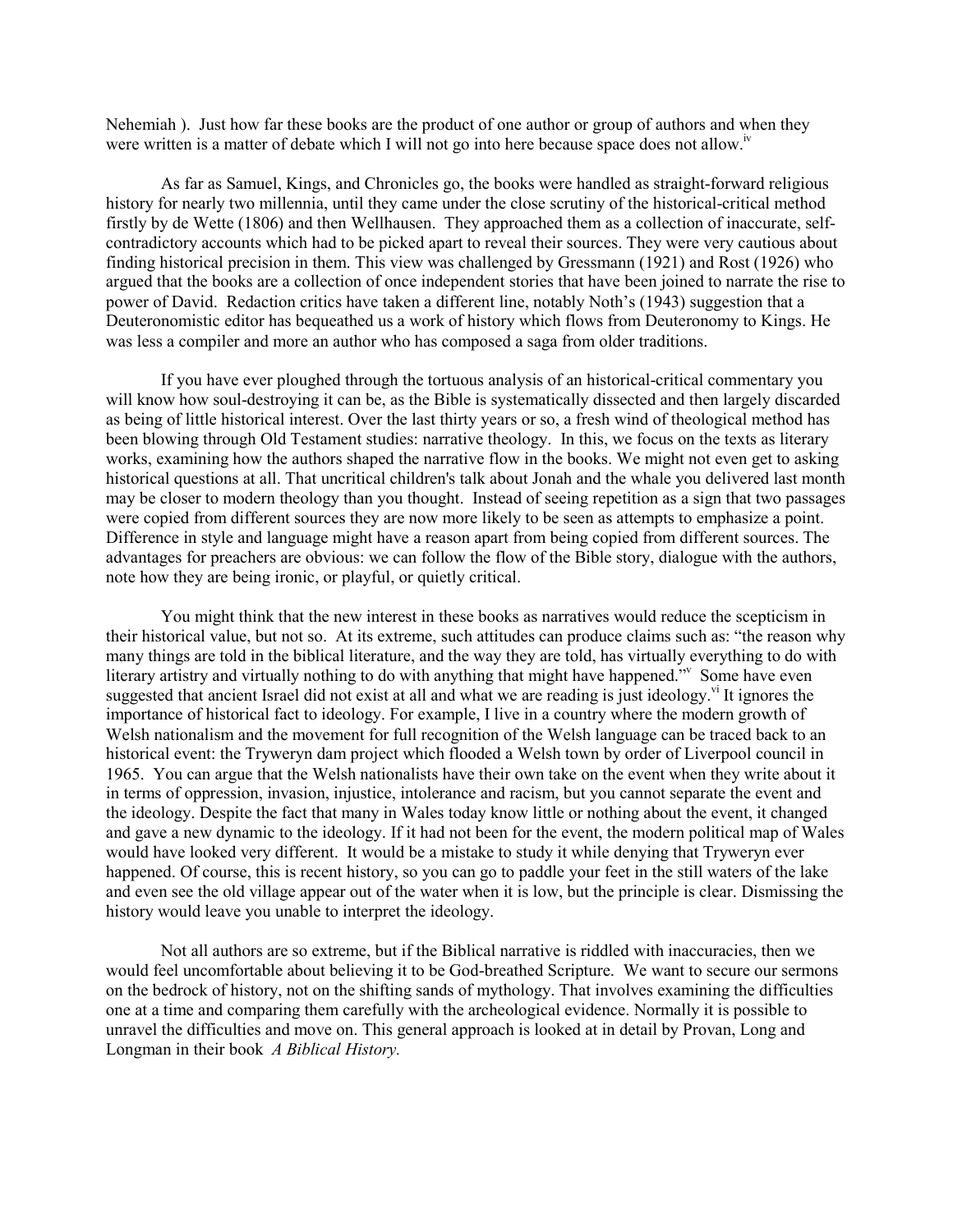#### Samuel

 Like all of the historical books this has suffered at the hands of its detractors in the last two hundred years. Certainly its handling of its various sources is clumsy at times, and we have two tales of the ending of the house of Eli ( 1 sam 2:31ff and 3:11ff), a secret anointing of Saul then two public ceremonies, two introductions of David to Saul, two escapes of David from the court of Saul, two occasions when David spares Saul's life, three different covenants between David and Jonathan, two flights of David to Gath ( 21 and 27), and even two killings of "Goliath" (1 Sam. 17 and 2 Sam. 21). Criticisms usually fail to acknowledge that similar events can occur more than once or that two people in a family can have the same name. Consulting more conservative commentaries will usually provide explanations that do not dismiss the text as fiction. Harrison is right to complain that "facile critical assertions of discrepancies, incongruities, and the like have frequently been made on very inadequate grounds<sup>"vii</sup>

 The historical-critical writers, notably Wellhausen, found two contradictory sources, pro-monarchy and anti- monarchy behind this book. Certainly if you preach your way through chapters 7 to 12 as I have done you find yourself condemning then commending the monarchy in different sermons. It is quite uncomfortable. However it is pointless getting dragged down into which sources came from where. If we take the narrative flow into account, we assume that the writers were aware of the different streams of opinion but deliberately use them make their point. The contrast between the two viewpoints turns into a prophetic warning about the abandonment of Yahweh while keeping the way open for a prophetic fulfillment of the promise in the Messiah, born of David's line.

 It is fairly easy to divide the book into sections: 1 Samuel, 1-7 (Eli and Samuel), 8-15 (Samuel and Saul), 1:16-2:1 (Saul and David), 2 Samuel 2-12 (David and Kingdom), 13-20 David and his succession, 21-24 (additions). Also, the internal layout of the book focuses on Samuel, then Saul, then David reading as a "succession narrative". However, that does not really tell us how the canonical shape of the book gets the author's message across. More helpful is, in my opinion, Brevard Child's observation how the book is sandwiched by Hannah's prayer in chapter 2 and the final four chapters which "offer a highly reflective, theological interpretation of David's whole career, adumbrating the messianic hope, which provides a clear hermeneutical guide for its use as sacred scripture" giving the book a dominant eschatological messianic perspective of the whole. <sup>viii</sup>

# Kings

 Described in the LXX as the "third and fourth book of kingdoms", this could not have been an easy book to write. The author has to process a great deal of factual information. Noth observed that he had freedom as an author. He was more than a simple redactor, not just making a collection of previous material as the historical-critical school had claimed, but writing a particular history for his own theological purposes. He is clearly highly selective, and frequently tells us where to find more information if we are curious: the Book of the Acts of Solomon, the Book of the Chronicles of the Kings of Israel and the Book of the Chronicles of the Kings of Judah.. He is not dwelling on the history, then, but using selected events to punch home his message.

 He refuses to treat the two kingdoms separately, but treats them as one interlinked story. You will note how the Chronicler, in contrast, chooses to focus on Judah. While the history ends with the loss of the land and exile, the threat of this disaster runs right through book. He consistently offers reasons for impending judgement. "(The Lord ) warned Israel and Judah by every prophet and seer." (2 Kings 17:13).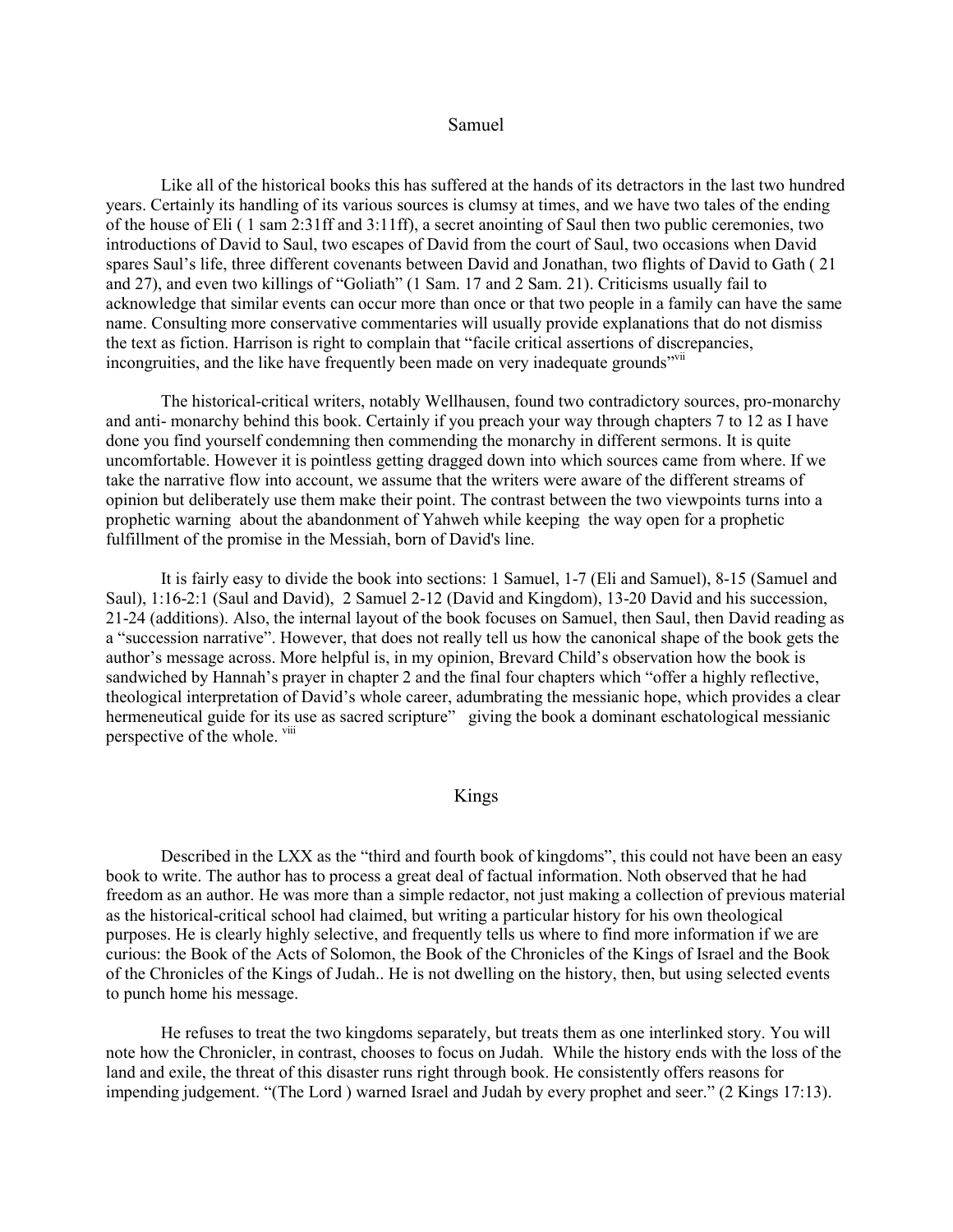Von Rad highlights that in 12 cases, beginning with Eli, a prophecy is given which is explicitly picked up later as having been fulfilled "according to the word of the Lord". A prophetic word is a "history-creating force" (Von Rad) unleashed on the world. Ellul comments that "The Second Book of Kings is probably the most political of all books of the Bible. For its reference is to Israel genuinely constituted as a political power and playing its part in the concert of empires. Furthermore, its reference is to an age of crisis. Above all, we see here politics in action and not just in principle."ix

 Reconciling the chronology is challenging. Some feel that it is entirely theoretical. For example 480 years means just 40 x 12, a mystical figure. Others see a mixture of different chronologies mixed up in our account. Others use co-regencies to explain most of it. On the whole I think we just have to do the best we can and accept that possibly in the redaction chronologies have become slightly scrambled. However, such difficulties should not blind us to the theological purpose of the book.

## **Chronicles**

 Speaking personally, this is my favourite of the three books, but it can seem rather odd by comparison. It strongly champions the role of the Levites in Israel's history, linking their involvement to times of success. It also emphasizes the principle of retribution. People, the author believes, get what they deserve, one way or another. Even Josiah is rebuked for failing to recognize Yahweh's voice (2 Chronicles 35:22). For this and other doubts about, for example, its geographical references, its historical accuracy is frequently dismissed. Indeed, its historicity was doubted as long ago as the Renaissance by Shelomo del Medigo, a Jewish scholar, who thought it unreliable because it had clearly been written long after the events described.<sup>x</sup> Some of the supposed inaccuracies of the book have been discounted since the days of historical-critical dominance when de Wette dismissed it as "reworked, altered and falsified". Von Rad felt that it should be read as how the Chronicler understood history, rather than as history itself. Noth defined it as "historiography".

 The Chronicler's handling of the sources is clearly highly selective, and his interpretation of the events is so strongly stated that some modern commentators have suggested that he has some secret agenda, such as polemic against the Samaritans, an apology for Judaism or to oppose Persian empire or support a young province of Judah around 350 BC. <sup>xi</sup> His robust defense of the levitical priesthood would certainly indicate a vested interest. But we should not go down such routes before taking the book at its face value, and as it is written it repeatedly hammers home the lesson that Israel prospered when it was obedient and courted disaster when it did not. From this we can see that he is teaching how the restored post-exilic community should view itself as being in covenant with God, following his promises to David.<sup>xii</sup> I cannot see why we should look for hidden meanings.

 The book's attraction for me is the manner in which he demonstrates that the covenant duties of the nation involve obedience to the Law, and proper observance of the forms of worship as laid down. Hence he reinterprets the command for kings to "walk before God" in 1 Kings 8:25 into a command to "walk in the Torah" in 2 Chronicles 6:16. This not only illuminates his purposes it also reveals that Kings-Samuel was one of his sources. He supplements it where he feels it does not give sufficient details, for example in describing Hezekiah's Passover or David's careful organization of the liturgical services. After the nightmare of the exile, he is making it clear that Israel has a written authoritative code of practice which it will ignore at its peril. If the Deuteronomist in Samuel-Kings marvels at the way the prophetic word came to pass in the history of the nation, Chronicles demonstrates to us how Israel had become the "people of the book". It is the celebration of the canon of scripture.